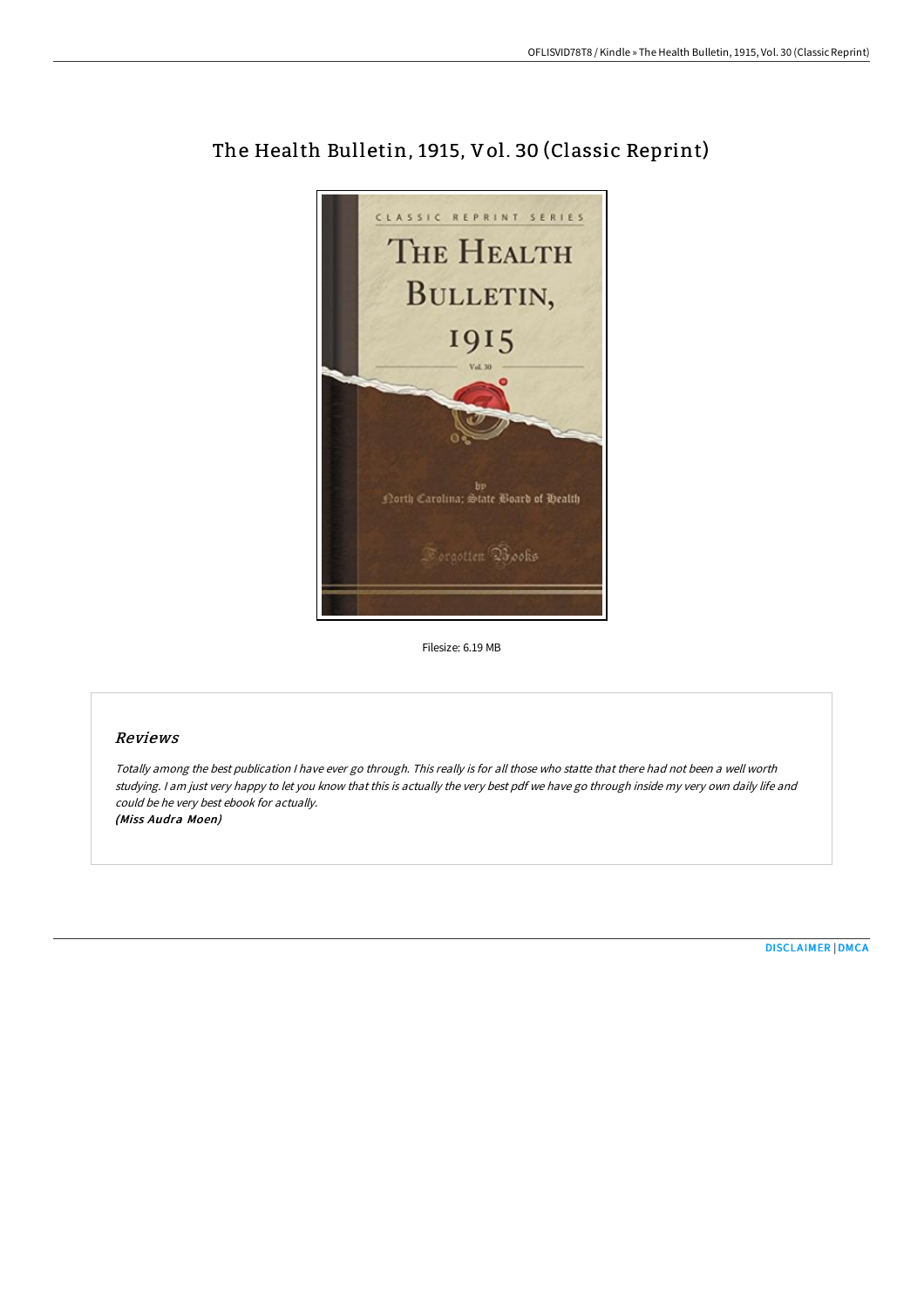## THE HEALTH BULLETIN, 1915, VOL. 30 (CLASSIC REPRINT)



Forgotten Books, United States, 2015. Paperback. Book Condition: New. 229 x 152 mm. Language: English . Brand New Book \*\*\*\*\* Print on Demand \*\*\*\*\*.Excerpt from The Health Bulletin, 1915, Vol. 30 All outdoors is ours for the taking - the health of sunshine and fresh air and that good feeling that comes extra. Usually what is food for flics is poison for man. Where they feed you should not feed. Where they swarm they find something to eat. If it is in the meat shop, the cafes or restaurants, the grocery stores or your own kitchen, you should not cat there. If for some reason you did not have your spring cleaning in March, get It done the first days of April. Don t stop with cleaning the house. Clean the yards, back and front, and sec that there s no winter trash left, or places where flies or mosquitoes may broed during summer. Now is the time to fight the fly. Don t wait till next month or the next when he arrives with a host ten thousand strong, to try then to put him to death. Strike now while he is one. Clean up. Destroy his breeding place. Leave him nothing to live on. The fight now against individuals is easy compared to the ten thousand new recruits next month. More and more it is being found through investigation that backward school children, delinquents and truants and even juvenile criminals have some physical defect as the cause of their being where they are. Many of the defects have been found to be bad eye sight, bad teeth, adenoids, enlarged tonsils or glands and those diseases that are easily remedied If discovered and treated in time. If you have that tired, good for nothing feeling, don t think that...

B Read The Health [Bulletin,](http://bookera.tech/the-health-bulletin-1915-vol-30-classic-reprint-.html) 1915, Vol. 30 (Classic Reprint) Online  $\ensuremath{\mathop{\boxplus}}$ [Download](http://bookera.tech/the-health-bulletin-1915-vol-30-classic-reprint-.html) PDF The Health Bulletin, 1915, Vol. 30 (Classic Reprint)